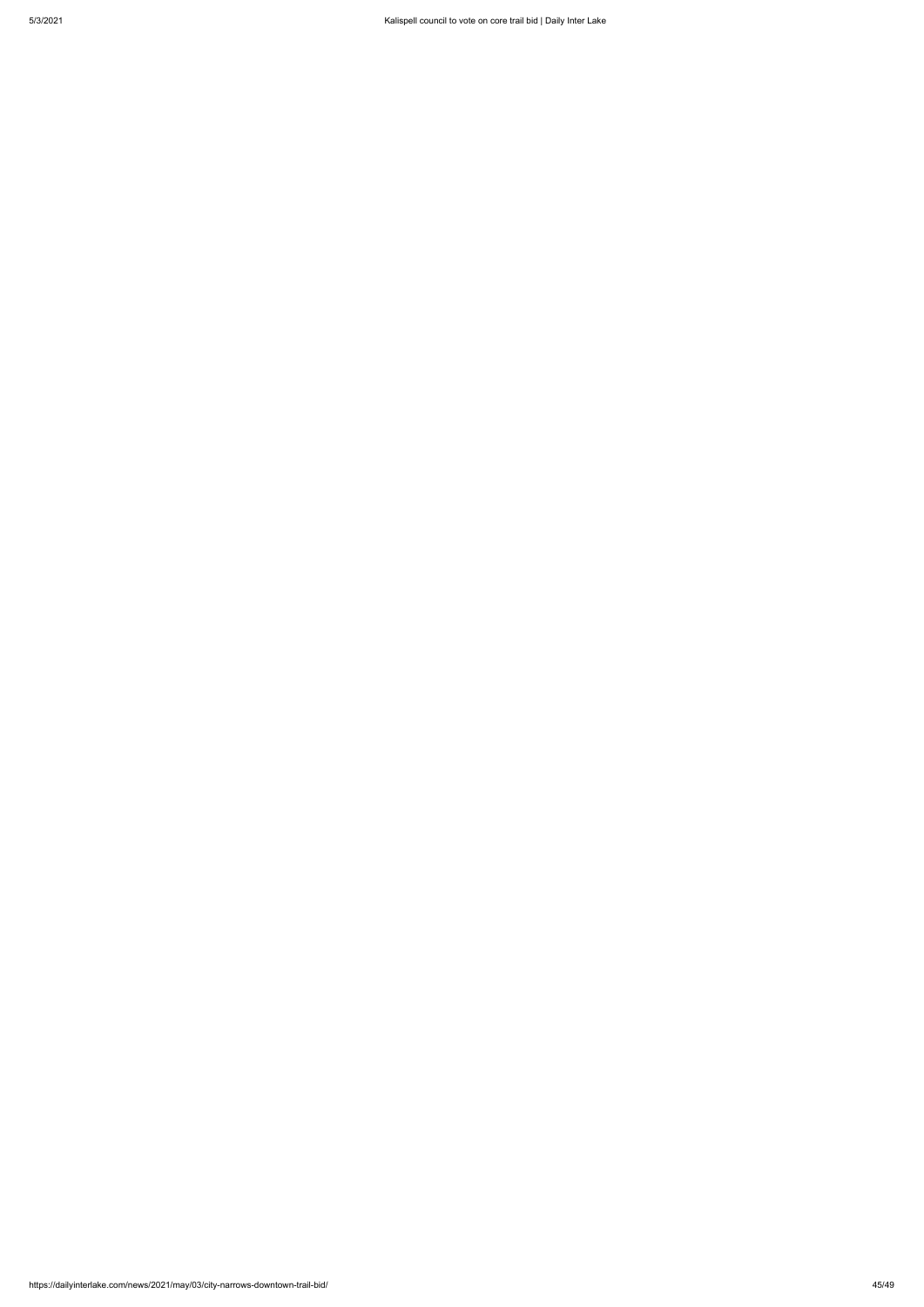n=null!=arguments[t]?arguments[t]:{},a=Object.keys(n);"function"==typeof Object.getOwnPropertySymbols&&(a=a.concat(Object.getOwnPropertySymbols(n).filter(function(t){return Object.getOwnPropertyDescriptor(n,t).enumerable}))),a.forEach(function(t){u(e,t,n[t])})}return e}function h(t,e){return function(t){if(Array.isArray(t))return t}(t)||function(t,e){var n=[],a=!0,r=!1,i=void 0;try{for(var o,c=t[Symbol.iterator]();!(a=(o=c.next()).done)&&(n.push(o.value),!e||n.length!==e);a=!0);}catch(t){r=!0,i=t}finally{try{a||null==c.return||c.return()}finally{if(r)throw i}}return n}(t,e)||function(){throw new TypeError("I attempt to destructure non-iterable instance")}()}function d(t){return function(t){if(Array.isArray(t)}{for(var e=0,n=new Array(t.length);e<t.length;e++)n[e]=t[e];return n}}(t)|[function(t){if(Symbol.iterator in Object(t)|

!function(){"use strict";function r(t){return(r="function"==typeof Symbol&&"symbol"==typeof Symbol.iterator?function(t){return typeof t}:function(t){return t&&"function"==typeof Symbol&&t.constructor===Symbol&&t!==Symbol.prototype?"symbol":typeof t})(t)}function i(t,e){for(var n=0;n<e.length;n++){var a=e[n];a.enumerable=a.enumerable||!1,a.configurable=!0,"value"in a&& (a.writable=!0),Object.defineProperty(t,a.key,a)}}function u(t,e,n){return e in t?Object.defineProperty(t,e,{value:n,enumerable:!0,configurable:!0,writable:!0}):t[e]=n,t}function \$(e){for(var t=1;t<arguments.length;t++){var

pending",C="data-prefix",O="data-icon",M="fontawesome-i2svg",N="async",P=["HTML","HEAD","STYLE","SCRIPT"],E=function(){try{return!0}catch(t){return!1}}(),z= {fas:"solid",far:"regular",fal:"light",fad:"duotone",fab:"brands",fak:"kit",fa:"solid"},L={solid:"fas",regular:"far",light:"fal",duotone:"fad",brands:"fab",kit:"fak"},j="fa-layers-text",R=/Font Awesome ([5 ]\*) (Solid|Regular|Light|Duotone|Brands|Free|Pro|Kit).\*/,F={900:"fas",400:"far",normal:"far",300:"fal"},I=[1,2,3,4,5,6,7,8,9,10],T=I.concat([11,12,13,14,15,16,17,18,19,20]),\_=["class","data-prefix","data-icon","data-fatransform","data-fa-mask"],U={GROUP:"group",SWAP\_OPACITY:"swap-opacity",PRIMARY:"primary",SECONDARY:"secondary"},H=["xs","sm","lg","fw","ul","li","border","pull-left","pull-right","spin","pulse","rotate-

Arguments]"===Object.prototype.toString.call(t))return Array.from(t)}(t)||function(){throw new TypeError("Invalid attempt to spread non-iterable instance")}()}var t=function(){},e={},n={},a=null,o= {mark:t,measure:t};try{"undefined"!=typeof window&&(e=window),"undefined"!=typeof document&&(n=document),"undefined"!=typeof MutationObserver&&(a=MutationObserver),"undefined"!=typeof performance&& (o=performance)}catch(t){}var c=(e.navigator||{}).userAgent,s=void 0===c?"":c,v=e,b=n,l=a,f=o,m=!!v.document,p=!!b.documentElement&&!!b.head&&"function"==typeof b.addEventListener&&"function"==typeof b.createElement,k=~s.indexOf("MSIE")||~s.indexOf("Trident/"),g="\_\_\_FONT\_AWESOME\_\_\_",A=16,y="fa",w="svg-inline--fa",tt="data-fa-i2svg",x="data-fa-pseudo-element",S="data-fa-pseudo-element-

document.currentScript. This features is not supported in any version of Internet Explorer. ".concat(X)),q.fetchSvgFrom=G.replace(W,"/svgs"))}if(q.fetchSvgFrom){var K=b.createElement("a");K.href=q.fetchSvgFrom,q.fetchSvgFrom=K.href}!q.autoFetchSvg||q.fetchSvgFrom||E||(console.error("Disabling Font Awesome auto-fetching of SVG icons (it was enabled) because we could not guess the correct URL to load them from. ".concat(X)),q.autoFetchSvg=!1);var et=\$({},q);v.FontAwesomeConfig=et;var B=v||{};B[g]||(B[g]={}),B[g].styles||(B[g].styles={}),B[g].hooks||(B[g].hooks={}),B[g].shims|| (B[g].shims=[]);var J=B[g],Q=[],Z=!1;function nt(t){p&&(Z?setTimeout(t,0):Q.push(t))}p&&((Z= (b.documentElement.doScroll?/^loaded|^c/:/^loaded|^i|^c/).test(b.readyState))||b.addEventListener("DOMContentLoaded",function t(){b.removeEventListener("DOMContentLoaded",t),Z=1,Q.map(function(t){return t()})}));var at,rt="pending",it="settled",ot="fulfilled",ct="rejected",st=function(){},lt="undefined"!=typeof global&&void 0!==global.process&&"function"==typeof global.process.emit,ft="undefined"==typeof setImmediate? setTimeout:setImmediate,ut=[];function dt(){for(var t=0;t<ut.length;t++)ut[t][0](ut[t][1]);at=!(ut=[])}function mt(t,e){ut.push([t,e]),at||(at=!0,ft(dt,0))}function ht(t){var e=t.owner,n=e.\_state,a=e.\_data,r=t[n],i=t.then;if("function"==typeof r){n=ot;try{a=r(a)}catch(t){bt(i,t)}}pt(i,a)||(n===ot&&gt(i,a),n===ct&&bt(i,a))}function pt(e,n){var a;try{if(e===n)throw new TypeError("A promises callback cannot return that same promise.");if(n&&("function"==typeof n||"object"===r(n))){var t=n.then;if("function"==typeof t)return t.call(n,function(t){a||(a=!0,n===t?vt(e,t));function(t){a||(a=|t)},function(t){a|| (a=!0,bt(e,t))}),!0}}catch(t){return a||bt(e,t),!0}return!1}function gt(t,e){t!==e&&pt(t,e)||vt(t,e)}function vt(t,e){t.\_state===rt&&(t.\_state=it,t.\_data=e,mt(wt,t))}function bt(t,e){t.\_state===rt&& (t.\_state=it,t.\_data=e,mt(xt,t))}function yt(t){t.\_then=t.\_then.forEach(ht)}function wt(t){t.\_state=ot,yt(t)}function xt(t){t.\_state=ct,yt(t)}function xt(t){t.\_state=ct,yt(t)}function xt(t){t.\_state=ct,yt(t)}function xt(t) {global.process.emit("rejectionHandled",t)}function At(t){if("function"!=typeof t)throw new TypeError("Promise resolver "+t+" is not a function");if(this instanceof At==!1)throw new TypeError("Failed to construct 'Promise': Please use the 'new' operator, this object constructor cannot be called as a function.");this.\_then=[],function(t,e){function n(t){bt(e,t)}try{t(function(t){gt(e,t)},n)}catch(t){n(t)}}(t,this)}At.prototype= {constructor:At,\_state:rt,\_then:null,\_data:void 0,\_handled:!1,then:function(t,e){var n={owner:this,then:new this.constructor(st),fulfilled:t,rejected:e};return!e&&!t||this.\_handled|| (this.\_handled=!0,this.\_state===ct&&lt&&mt(kt,this)),this.\_state===ot||this.\_state===ct?mt(ht,n):this.\_then.push(n),n.then},catch:function(t){return this.then(null,t)}},At.all=function(c){if(!Array.isArray(c))throw new TypeError("You must pass an array to Promise.all().");return new At(function(n,t){var a=[],r=0;function e(e){return r++,function(t){a[e]=t,--r||n(a)}}for(var i,o=0;o<c.length;o++)(i=c[o])&&"function"==typeof i.then? i.then(e(o),t):a[o]=i;r||n(a)})},At.race=function(r){if(!Array.isArray(r))throw new TypeError("You must pass an array to Promise.race().");return new At(function(t,e){for(var n,a=0;a<r.length;a++)(n=r[a])&&"function"==typeof n.then?n.then(t,e):t(n)})},At.resolve=function(e){return e&&"object"===r(e)&&e.constructor===At?e:new At(function(t){t(e)})},At.reject=function(n){return new At(function(t,e){e(n)})};var St="function"==typeof Promise? Promise:At,Ct=A,Ot={size:16,x:0,y:0,rotate:0,flipX:!1,flipY:!1};function Mt(t){if(t&&p){var e=b.createElement("style");e.setAttribute("type","text/css"),e.innerHTML=t;for(var n=b.head.childNodes,a=null,r=n.length-1;-1<r;r- -){var i=n[r],o=(i.tagName||"").toUpperCase();-1<["STYLE","LINK"].indexOf(o)&&(a=i)}return b.head.insertBefore(e,a),t}}var Nt="0123456789abcdefghijklmnopqrstuvwxyzABCDEFGHIJKLMNOPQRSTUVWXYZ";function Pt(){for(var t=12,e="";0<t--;)e+=Nt[62\*Math.random()|0];return e}function Et(t){for(var e=[],n=(t||[]).length>>>0;n- -;)e[n]=t[n];return e}function zt(t){return t.classList?Et(t.classList):(t.getAttribute("class")||"").split(" ").filter(function(t){return t})}function Lt(t,e){var n,a=e.split("-"),r=a[0],i=a.slice(1).join("-");return r!== (n=i,~H.indexOf(n))?null:i}function jt(t){return"".concat(t).replace(/&/g,"&").replace(/"/g,""").replace(//g,"'").replace(/</g,"&lt;").replace(/>/g,"&dt;"}}function Rt(n){return Object.keys(n|| {}).reduce(function(t,e){return t+"".concat(e,": ").concat(n[e],";")},"")}function Ft(t){return t.size!==Ot.size||t.x!==Ot.x||t.y!==Ot.y||t.rotate!==Ot.rotate||t.flipX||t.flipY}function It(t){var e=t.transform,n=t.containerWidth,a=t.iconWidth,r={transform:"translate(".concat(n/2," 256)")},i="translate(".concat(32\*e.x,", ").concat(32\*e.y,") "),o="scale(".concat(e.size/16\*(e.flipX?-1:1),", ").concat(e.size/16\*(e.flipY? -1:1),") "),c="rotate(".concat(e.rotate," 0 0)");return{outer:r,inner:{transform:"".concat(i," ").concat(o," ").concat(c)},path:{transform:"translate(".concat(a/2\*-1,"-256)"}}}var Tt={x:0,y:0,width:"100%",height:"100%"};fu

90","rotate-180","rotate-270","flip-horizontal","flip-vertical","flip-both","stack","stack-1x","stack-2x","inverse","layers","layers-text","layerscounter",U.GROUP,U.SWAP\_OPACITY,U.PRIMARY,U.SECONDARY].concat(I.map(function(t){return"".concat(t,"x")})).concat(T.map(function(t){return"w-".concat(t)})),Y=v.FontAwesomeConfig|| {};if(b&&"function"==typeof b.querySelector){var D=[["data-family-prefix","familyPrefix"],["data-replacement-class","replacementClass"],["data-auto-replace-svg","autoReplaceSvg"],["data-auto-add-css","autoAddCss"], ["data-auto-a11y","autoA11y"],["data-search-pseudo-elements","searchPseudoElements"],["data-observe-mutations","observeMutations"],["data-mutate-approach","mutateApproach"],["data-keep-originalsource","keepOriginalSource"],["data-measure-performance","measurePerformance"],["data-show-missing-icons","showMissingIcons"]];D.push(["data-auto-fetch-svg","autoFetchSvg"],["data-fetch-svgfrom","fetchSvgFrom"],["data-fetch-uploaded-svg-from","fetchUploadedSvgFrom"]),D.forEach(function(t){var e,n=h(t,2),a=n[0],r=n[1],i=""===(e=function(t){var e=b.querySelector("script["+t+"]");if(e)return e.getAttribute(t)}(a))||"false"!==e&&("true"===e||e);null!=i&&(Y[r]=i)})}var V=

{familyPrefix:y,replacementClass:w,autoReplaceSvg:!0,autoAddCss:!0,autoA11y:!0,searchPseudoElements:!1,observeMutations:!0,mutateApproach:"async",keepOriginalSource:!0,measurePerformance:!1,showMissing

(q.observeMutations=!1);var W=/\/js\/.\*\.js.\*/,X='Manually set config.fetchSvgFrom = "URL" or use <script data-fetch-svg-from="URL" ...> to explicitly

configure.';if(q.autoFetchSvg&&!q.fetchSvgFrom&&b&&b.currentScript){var G=b.currentScript.getAttribute("src");-1<G.search(W)&&(E||console.info("Font Awesome SVG Auto-fetching URL has been determined using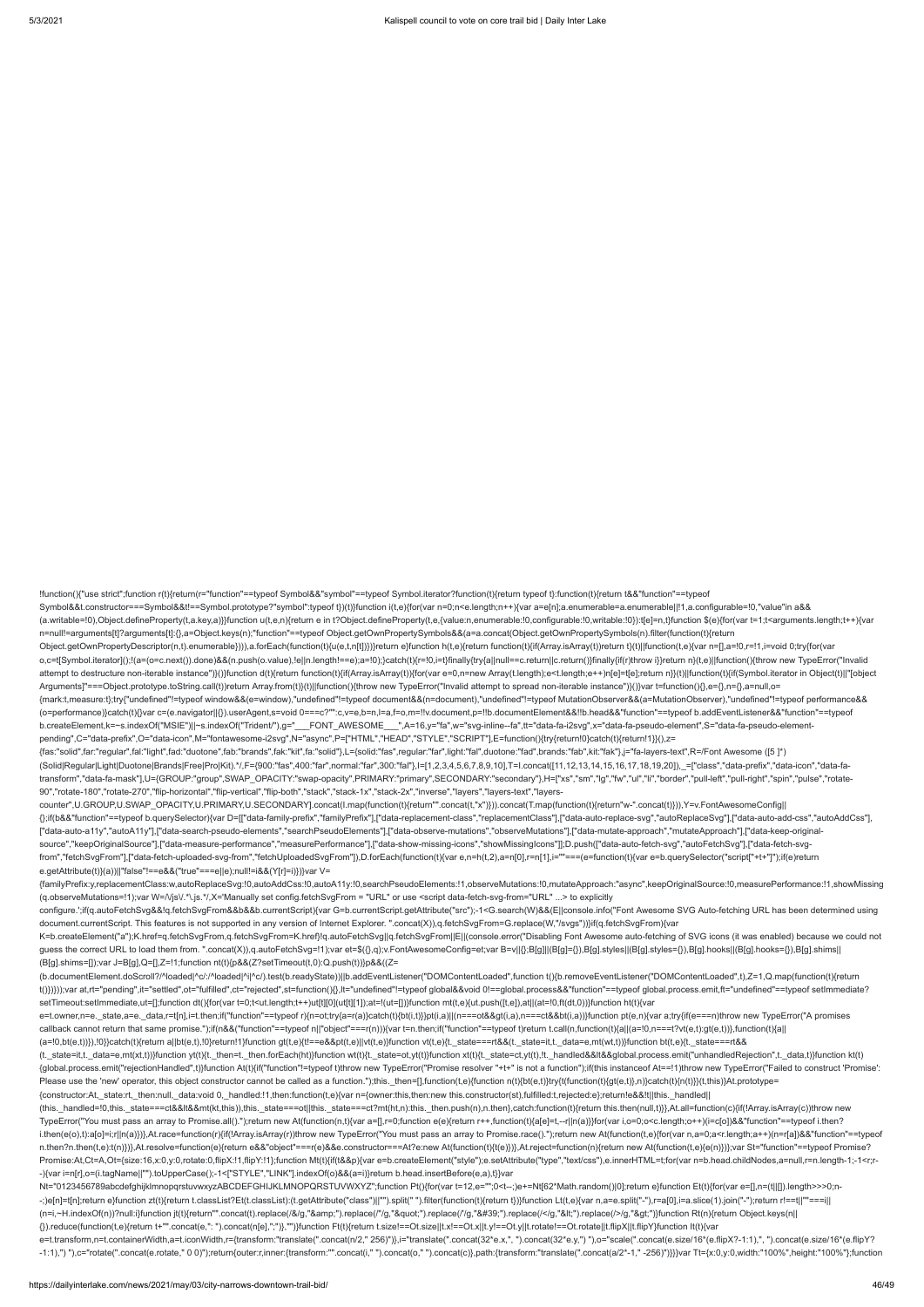#### 5/3/2021 Kalispell council to vote on core trail bid | Daily Inter Lake

\_t(t){var e=!(1<arguments.length&&void 0!==arguments[1])||arguments[1];return t.attributes&&(t.attributes.fill||e)&&(t.attributes.fill="black"),t}function Ut(t){var e=t.icons,n=e.main,a=e.mask,r=t.prefix,i=t.iconName,o=t.transform,c=t.symbol,s=t.title,l=t.maskId,f=t.titleId,u=t.extra,d=t.watchable,m=void 0!==d&&d,h=a.found?a:n,p=h.width,g=h.height,v="fak"===r,b=v?"":"fa-w- ".concat(Math.ceil(p/g\*16)),y=[et.replacementClass,i?"".concat(et.familyPrefix,"-").concat(i):"",b].filter(function(t){return-1===u.classes.indexOf(t)}).filter(function(t){return"!==t|!!!!}).concat(u.classes).join(""),w={c [],attributes:\$({},u.attributes,{"data-prefix":r,"data-icon":i,class:y,role:u.attributes.role||"img",xmlns:"http://www.w3.org/2000/svg",viewBox:"0 0 ".concat(p," ").concat(g)})},x=v&&!~u.classes.indexOf("fa-fw")? {width:"".concat(p/g\*16\*.0625,"em")}:{};m&&(w.attributes[tt]=""),s&&w.children.push({tag:"title",attributes:{id:w.attributes["aria-labelledby"]||"title-".concat(f||Pt())},children:[s]});var k,A,S,C,O,M,N,P,E,z,L,j,R,F,I,T,\_,U,H,Y,D,V,q,W,X,G,K,B=\$({},w,{prefix:r,iconName:i,main:n,mask:a,maskId:l,transform:o,symbol:c,styles:\$({},x,u.styles)}),J=a.found&&n.found?(S= (k=B).children,C=k.attributes,O=k.main,M=k.mask,N=k.maskId,P=k.transform,E=O.width,z=O.icon,L=M.width,j=M.icon,R=It({transform:P,containerWidth:L,iconWidth:E}),F={tag:"rect",attributes:\$({},Tt, {fill:"white"})},l=z.children?{children:z.children.map(\_t)}:{},T={tag:"g",attributes:\$({},R.inner),children:[\_t(\$({tag:z.tag,attributes:\$({},2.attributes,R.path)},l))]},\_={tag:"g",attributes:\$({},R.outer),children:[T]},U=" ".concat(N||Pt()),H="clip-".concat(N||Pt()),Y={tag:"mask",attributes:\$({},Tt,{id:U,maskUnits:"userSpaceOnUse",maskContentUnits:"userSpaceOnUse"}),children:[F,\_]},D={tag:"defs",children:[{tag:"clipPath",attributes: {id:H},children:(A=j,"g"===A.tag?A.children:[A])},Y]},S.push(D,{tag:"rect",attributes:\$({fill:"currentColor","clip-path":"url(#".concat(H,")"),mask:"url(#".concat(U,")")},Tt)}),{children:S,attributes:C}):function(t){var e=t.children,n=t.attributes,a=t.main,r=t.transform,i=Rt(t.styles);if(0<i.length&&(n.style=i),Ft(r)){var o=It({transform:r,containerWidth:a.width,iconWidth:a.width});e.push({tag:"g",attributes:\$({},o.outer),children: [{tag:"g",attributes:\$({},o.inner),children:[{tag:a.icon.tag,children:a.icon.children,attributes:\$({},a.icon.attributes,o.path)}]}]})}else e.push(a.icon);return{children:e,attributes:n}}(B),Q=J.children,Z=J.attributes;return B.children=Q,B.attributes=Z,c?(q=(V=B).prefix,W=V.iconName,X=V.children,G=V.attributes,K=V.symbol,[{tag:"svg",attributes:{style:"display: none;"},children:[{tag:"symbol",attributes:\$({},G,{id:!0===K?"".concat(q,"- ").concat(et.familyPrefix,"-").concat(W):K}),children:X}]}]):function(t){var e=t.children,n=t.main,a=t.mask,r=t.attributes,i=t.styles,o=t.transform;if(Ft(o)&&n.found&&!a.found){var c=n.width/n.height/2,s=.5;r.style=Rt(\${{} {"transform-origin":"".concat(c+o.x/16,"em ").concat(s+o.y/16,"em")}))}return[{tag:"svg",attributes:r,children:e}]}(B)}function Ht(t){var e=t.content,n=t.width,a=t.height,r=t.transform,i=t.title,o=t.extra,c=t.watchable,s=v 0!==c&&c,l=\$({},o.attributes,i?{title:i}:{},{class:o.classes.join(" ")});s&&(l[tt]="");var f,u,d,m,h,p,g,v,b,y=\$({},o.styles);Ft(r)&&(y.transform=(u=(f={transform:r,startCentered:!0,width:n,height:a}).transform,d=f.width,m 0===d?A:d,h=f.height,p=void 0===h?A:h,g=f.startCentered,b="",b+=(v=void 0!==g&&g)&&k?"translate(".concat(u.x/Ct-m/2,"em, ").concat(u.y/Ct-p/2,"em) "):v?"translate(calc(-50% + ".concat(u.x/Ct,"em), calc(-50% + ").concat(u.y/Ct,"em)) "):"translate(".concat(u.x/Ct,"em, ").concat(u.y/Ct,"em) "),b+="scale(".concat(u.size/Ct\*(u.flipX?-1:1),", ").concat(u.size/Ct\*(u.flipY?-1:1),") "),b+="rotate(".concat(u.rotate,"deg) ")),y["-webkittransform"]=y.transform);var w=Rt(y);0<w.length&&(l.style=w);var x=[];return x.push({tag:"span",attributes:l,children:[e]}),i&&x.push({tag:"span",attributes:{class:"sr-only"},children:[i]}),x}var Yt=function() {},Dt=et.measurePerformance&&f&&f.mark&&f.measure?f:{mark:Yt,measure:Yt},Vt='FA "5.15.3"',qt=function(t){Dt.mark("".concat(Vt," ").concat(t," ends")),Dt.measure("".concat(Vt," ").concat(t),"".concat(Vt," ").concat(t," begins"),"".concat(Vt," ").concat(t," ends"))},Wt={begin:function(t){return Dt.mark("".concat(Vt," ").concat(t," begins")),function(){return qt(t)}},end:qt},Xt=function(t,e,n,a){var r,i,o,c,s,l=Object.keys(t),f=l.length,u= 0!==a?(c=e,s=a,function(t,e,n,a){return c.call(s,t,e,n,a)}):e;for(o=void 0===n?(r=1,t[l[0]]):(r=0,n);r<f;r++)o=u(o,t[i=l[r]],i,t);return o};function Gt(t){for(var e="",n=0;n<t.length;n++){e+= ("000"+t.charCodeAt(n).toString(16)).slice(-4)}return e}function Kt(t){if(1!==t.length)return!1;var e,n,a,r,i,o=(n=0,r=(e=t).length,55296<=(i=e.charCodeAt(n))&&i<=56319&&n+1<r&&56320<= (a=e.charCodeAt(n+1))&&a<=57343?1024\*(i-55296)+a-56320+65536:i);return 57344<=o&&o<=63743}function Bt(t,a){var e=(2<arguments.length&&void 0!==arguments[2]?arguments[2]:{}).skipHooks,n=void 0!==e&&e,r=Object.keys(a).reduce(function(t,e){var n=a[e];return!!n.icon?t[n.iconName]=n.icon:t[e]=n,t},{});"function"!=typeof J.hooks.addPack||n?J.styles[t]=\$({},J.styles[t]|| {},r):J.hooks.addPack(t,r),"fas"===t&&Bt("fa",a)}var Jt=/viewBox="0 0 ([0-9]+) ([0-9]+)"/,Qt=/path d="([^"]+)"/,Zt=/path d="([^"]+)".\*path d="([^"]+)"/;var \$t=J.styles,te=J.shims,ee={},ne={},ae={};function re(t,e,n){var a,r,i,o,c,s,l=(i=r=null,o=(a=n).match(Jt),c=a.match(Qt),(s=a.match(Zt))?i=[s[1],s[2]]:c&&(i=c[1]),o&&i&&(r=[parseInt(o[1],10),parseInt(o[2],10),[],null,i]),r);l&&!Kt(e)&&(Bt(t,u({},e,l),{skipHooks:!0}),se()),ie[t] [e].map(function(t){t(l)}),delete ie[t][e]}var ie={};function oe(t,e){return Kt(t)?"unicode/".concat(Gt(t)).concat(void 0===e?"":"-".concat(e),".svg"):"".concat(t).concat(toid 0===e?"":"-".concat(oid 0===e?"":"-".concat(e) {var t=2<arguments.length&&void 0!==arguments[2]?arguments[2]:{},o="fak"===r,e=t.url,c=void 0===e?et.fetchSvgFrom:e,n=t.uploadedSvgUrl,s=void 0===n?et.fetchUploadedSvgFrom:n,l=t.token,f=t.version;return ie[r]&&ie[r][i]]|(ie[r]=\$({},ie[r]||{},u({},i,[]))),new St(function(e,t){if(!c)return t(new Error("No URL available to fetch SVGs from. Specify in params or by setting config.fetchSvgFrom"));if(o&&!s)return t(new Error("No available to fetch kit SVGs from. Specify in params or by setting config.fetchKitSvgFrom"));var n=o?"".concat(s,"/").concat(l,"/icons/").concat(oe(i,f)):"".concat(oe(i,f):"".concat(z[r],"/").concat(oe(i));if(l&&(n="".conca token=").concat(l)),J.styles[r]&&J.styles[r][i])return e(J.styles[r][i]);if(ie[r][i].push(function(t){e(t)}),1===ie[r][i].length)if("function"==typeof fetch)fetch(n,{mode:"cors"}).then(function(t){return t.text()}).then(fu {re(r,i,t)}).catch(function(){re(r,i,"")});else if("function"==typeof XMLHttpRequest){var a=new XMLHttpRequest;a.addEventListener("loadend",function(){this.responseText? re(r,i,this.responseText):re(r,i,"")}),a.open("GET",n),a.send()}else re(r,i,"")})},se=function(){var t=function(a){return Xt(\$t,function(t,e,n){return t[n]=Xt(e,a,{}),t},{})};ee=t(function(t,e,n){return e[3]&& (t[e[3]]=n),t}),ne=t(function(e,t,n){var a=t[2];return e[n]=n,a.forEach(function(t){e[t]=n}),e});var i="far"in \$t;ae=Xt(te,function(t,e){var n=e[0],a=e[1],r=e[2];return"far"!==a||i||(a="fas"),t[n]={prefix:a,iconName:r},t}, le(t,e){return(ee[t]||{})[e]}se();var fe=J.styles,ue=function(){return{prefix:null,iconName:null,rest:[]}};function de(t){return t.reduce(function(t,e){var n=Lt(et.familyPrefix,e);if(fe[e])t.prefix=e;else if(et.autoFetchSvg&&-1<Object.keys(z).indexOf(e))t.prefix=e;else if(n){var a="fa"===t.prefix?ae[n]||{prefix:null,iconName:null}:{};t.iconName=a.iconName||n,t.prefix=a.prefix||t.prefix}else e!==et.replacementClass&&0!==e.indexOf("fa-w-")&&t.rest.push(e);return t},ue())}function me(t,e,n){if(t&&t[e]&&t[e][n])return{prefix:e,iconName:n,icon:t[e][n]}}function he(t){var n,e=t.tag,a=t.attributes,r=void 0===a? {}:a,i=t.children,o=void 0===i?[]:i;return"string"==typeof t?jt(t):"<".concat(e," ").concat((n=r,Object.keys(n||{}).reduce(function(t,e){return t+"".concat(e,'=").concat(jt(n[e]),"")},"").trim()),">").concat(o.map(he).join </").concat(e,">")}var pe=function(){};function ge(t){return"string"==typeof(t.getAttribute?t.getAttribute(tt):null)}var ve={replace:function(t){var e=t[0],n=t[1].map(function(t){return he(t)}).join("\n");if(e.parentNode&&e.outerHTML)e.outerHTML=n+(et.keepOriginalSource&&"svg"!==e.tagName.toLowerCase()?"\x3c!-- ".concat(e.outerHTML," Font Awesome fontawesome.com --\x3e"):"");else if(e.parentNode){var a=document.createElement("span");e.parentNode.replaceChild(a,e),a.outerHTML=n}},nest:function(t){var e=t[0],n=t[1];if(~zt(e).indexOf(et.replacementClass))return ve.replace(t);var a=new RegExp("".concat(et.familyPrefix,"-.\*"));delete n[0].attributes.style,delete n[0].attributes.id;var r=n[0].attributes.class.split(" ").reduce(function(t,e){return e===et.replacementClass||e.match(a)? t.toSvg.push(e):t.toNode.push(e),t},{toNode:[],toSvg:[]});n[0].attributes.class=r.toSvg.join(" ");var i=n.map(function(t){return he(t)}).join("\n");e.setAttribute("class",r.toNode.join(" ")),e.setAttribute(tt,""),e.innerHTML=i}};function be(t){t()}function ye(n,t){var a="function"==typeof t?t:pe;if(0===n.length)a();else{var e=be;et.mutateApproach===N&&(e=v.requestAnimationFrame||be),e(function(){var t=!0===et.autoReplaceSvg?ve.replace:ve[et.autoReplaceSvg]||ve.replace,e=Wt.begin("mutate");n.map(t),e(),a()})}}var we=!1;function xe(){we=!1}var ke=null;function Ae(t){if(l&&et.observeMutations){var r=t.treeCallback,i=t.nodeCallback,o=t.pseudoElementsCallback,e=t.observeMutationsRoot,n=void 0===e?b:e;ke=new l(function(t){we||Et(t).forEach(function(t) {if("childList"===t.type&&0<t.addedNodes.length&&!ge(t.addedNodes[0])&& (et.searchPseudoElements&&o(t.target),r(t.target)),"attributes"===t.type&&t.target.parentNode&&et.searchPseudoElements&&o(t.target.parentNode),"attributes"===t.type&&ge(t.target)&&~\_.indexOf(t.attributeName))if( {var e=de(zt(t.target)),n=e.prefix,a=e.iconName;n&&t.target.setAttribute("data-prefix",n),a&&t.target.setAttribute("data-icon",a)}else i(t.target)})}),p&&ke.observe(n, {childList:!0,attributes:!0,characterData:!0,subtree:!0})}}function Se(t){var e,n,a=t.getAttribute("data-prefix"),r=t.getAttribute("data-icon"),i=void 0!==t.innerText?t.innerText.trim():"",o=de(zt(t));return a&&r&& (o.prefix=a,o.iconName=r),o.prefix&&1<i.length?o.iconName=(e=o.prefix,n=t.innerText,(ne[e]||{})[n]):o.prefix&&1===i.length&&(o.iconName=le(o.prefix,Gt(t.innerText))),o}var Ce=function(t){var e= {size:16,x:0,y:0,flipX:!1,flipY:!1,rotate:0};return t?t.toLowerCase().split(" ").reduce(function(t,e){var n=e.toLowerCase().split("-"),a=n[0],r=n.slice(1).join("-");if(a&&"h"===r)return t.flipX=!0,t;if(a&&"v"===r)return t.flipY=!0,t;if(r=parseFloat(r),isNaN(r))return t;switch(a){case"grow":t.size=t.size+r;break;case"shrink":t.size=t.size-r;break;case"left":t.x=t.x-r;break;case"right":t.x=t.x+r;break;case"up":t.y=t.yr;break;case"down":t.y=t.y+r;break;case"rotate":t.rotate=t.rotate+r}return t},e):e};function Oe(t){var e,n,a,r,i,o,c,s,l=Se(t),f=l.iconName,u=l.prefix,d=l.rest,m=(e=t.getAttribute("style"),n=[],e&& (n=e.split(";").reduce(function(t,e){var n=e.split(":"),a=n[0],r=n.slice(1);return a&&0<r.length&&(t[a]=r.join(":").trim()),t},{})),n),h=Ce(t.getAttribute("data-fa-transform")),p=null!==(a=t.getAttribute("data-fa-symbol"))&& (""===a||a),g=(i=Et((r=t).attributes).reduce(function(t,e){return"class"!==t.name&&"style"!==t.name&&(t[e.name]=e.value),t},{}),o=r.getAttribute("title"),c=r.getAttribute("data-fa-title-id"),et.autoA11y&&(o?i["arialabelledby"]="".concat(et.replacementClass,"-title-").concat(c||Pt()):(i["aria-hidden"]="true",i.focusable="false")),i),v=(s=t.getAttribute("data-fa-mask"))?de(s.split(" ").map(function(t){return t.trim()})):ue();return{iconName:f,title:t.getAttribute("title"),titleId:t.getAttribute("data-fa-title-id"),prefix:u,transform:h,symbol:p,mask:v,maskId:t.getAttribute("data-fa-mask-id"),extra: {classes:d,styles:m,attributes:g}}}function Me(t){this.name="MissingIcon",this.message=t||"Icon unavailable",this.stack=(new Error).stack}(Me.prototype=Object.create(Error.prototype)).constructor=Me;var Ne= {fill:"currentColor"},Pe={attributeType:"XML",repeatCount:"indefinite",dur:"2s"},Ee={tag:"path",attributes:\$({},Ne,{d:"M156.5,447.7l-12.6,29.5c-18.7-9.5-35.9-21.2-51.5-34.9l22.7- 22.7C127.6,430.5,141.5,440,156.5,447.7z M40.6,272H8.5 c1.4,21.2,5.4,41.7,11.7,61.1L50,321.2C45.1,305.5,41.8,289,40.6,272z M40.6,240c1.4-18.8,5.2-37,11.1-54.1l-29.5-12.6 C14.7,194.3,10,216.7,8.5,240H40.6z M64.3,156.5c7.8-14.9,17.2-28.8,28.1-41.5L69.7,92.3c-13.7,15.6-25.5,32.8-34.9,51.5 L64.3,156.5z M397,419.6c-13.9,12-29.4,22.3-46.1,30.4l11.9,29.8c20.7-9.9,39.8-22.6,56.9-37.6L397,419.6z M115,92.4 c13.9- 12,29.4-22.3,46.1-30.4l-11.9-29.8c-20.7,9.9-39.8,22.6-56.8,37.6L115,92.4z M447.7,355.5c-7.8,14.9-17.2,28.8-28.1,41.5 l22.7,22.7c13.7-15.6,25.5-32.9,34.9-51.5L447.7,355.5z M471.4,272c-1.4,18.8-5.2,37- 11.1,54.1l29.5,12.6 c7.5-21.1,12.2-43.5,13.6-66.8H471.4z M321.2,462c-15.7,5-32.2,8.2-49.2,9.4v32.1c21.2-1.4,41.7-5.4,61.1-11.7L321.2,462z M240,471.4c-18.8-1.4-37-5.2-54.1-11.1l-12.6,29.5c21.1,7.5,43.5,12.2,66.8,13.6V471.4z M462,190.8c5,15.7,8.2,32.2,9.4,49.2h32.1 c-1.4-21.2-5.4-41.7-11.7-61.1L462,190.8z M92.4,397c-12-13.9-22.3-29.4-30.4-46.1l-29.8,11.9c9.9,20.7,22.6,39.8,37.6,56.9 L92.4,397z M272,40.6c18.8,1.4,36.9,5.2,54.1,11.1l12.6-29.5C317.7,14.7,295.3,10,272,8.5V40.6z M190.8,50 c15.7-5,32.2-8.2,49.2-9.4V8.5c-21.2,1.4-41.7,5.4-61.1,11.7L190.8,50z M442.3,92.3L419.6,115c12,13.9,22.3,29.4,30.5,46.1 l29.8-11.9C470,128.5,457.3,109.4,442.3,92.3z M397,92.4l22.7-22.7c-15.6-13.7-32.8-25.5-51.5-34.9l-12.6,29.5 C370.4,72.1,384.4,81.5,397,92.4z"})},ze=\$({},Pe, {attributeName:"opacity"}),Le={tag:"g",children:[Ee,{tag:"circle",attributes:\$({},Ne,{cx:"256",cy:"364",r:"28"}),children:[{tag:"animate",attributes:\$({},Pe,{attributeName:"r",values:"28;14;28;28;14;28;"})}, {tag:"animate",attributes:\$({},ze,{values:"1;0;1;1;0;1;"})}]},{tag:"path",attributes:\$({},Ne,{opacity:"1",d:"M263.7,312h-16c-6.6,0-12-5.4-12-12c0-71,77.4-63.9,77.4-107.8c0-20-17.8-40.2-57.4-40.2c-29.1,0-44.3,9.6- 59.2,28.7 c-3.9,5-11.1,6-16.2,2.4l-13.1-9.2c-5.6-3.9-6.9-11.8-2.6-17.2c21.2-27.2,46.4-44.7,91.2-44.7c52.3,0,97.4,29.8,97.4,80.2 c0,67.6-77.4,63.5-77.4,107.8C275.7,306.6,270.3,312,263.7,312z"}),children: [{tag:"animate",attributes:\$({},ze,{values:"1;0;0;0;0;1;"})}]},{tag:"path",attributes:\$({},Ne,{opacity:"0",d:"M232.5,134.5l7,168c0.3,6.4,5.6,11.5,12,11.5h9c6.4,0,11.7-5.1,12-11.5l7-168c0.3-6.8-5.2-12.5-12-12.5h-23 C237.7,122,232.2,127.7,232.5,134.5z"}),children:[{tag:"animate",attributes:\$({},ze,{values:"0;0;1;1;0;0;"})}]}]},je=J.styles;function Re(t){var e=t[0],n=t[1],a=h(t.slice(4),1) [0];return{found:!0,width:e,height:n,icon:Array.isArray(a)?{tag:"g",attributes:{class:"".concat(et.familyPrefix,"-").concat(U.GROUP)},children:[{tag:"path",attributes:{class:"".concat(et.familyPrefix,"- ").concat(U.SECONDARY),fill:"currentColor",d:a[0]}},{tag:"path",attributes:{class:"".concat(et.familyPrefix,"-").concat(U.PRIMARY),fill:"currentColor",d:a[1]}}]}:{tag:"path",attributes:{fill:"currentColor",d:a}}}}function Fe(o,c){return new St(function(n,t){var a={found:!1,width:512,height:512,icon:Le};if(o&&c&&je[c]&&je[c][o]){var e=je[c][o];return n(Re(e))}var r={},i=function(){var t=0<arguments.length&&void 0!==arguments[0]? arguments[0]:{},e=1<arguments.length?arguments[1]:void 0;if(e&&Kt(e)){if(t&&t.iconUploads){var n=t.iconUploads,a=Object.keys(n).find(function(t){return n[t]&&n[t].u&&n[t].u&&n[t].u===Gt(e)});if(a)return n[a].v}}else if(t&&t.iconUploads&&t.iconUploads[e]&&t.iconUploads[e].v)return t.iconUploads[e].v}(v.FontAwesomeKitConfig,o);if(v.FontAwesomeKitConfig&&v.FontAwesomeKitConfig.token&& (r.token=v.FontAwesomeKitConfig.token),"fak"===c&&(r.version=i),o&&c&&et.autoFetchSvg)return ce(c,o,\$({},r)).then(function(t){var e={};t&&(e=Re(t)),n(\$({},a,e))}).catch(t);o&&c&&!et.showMissingIcons?t(new Me("Icon is missing for prefix ".concat(c," with icon name ").concat(o))):n(a)})}var le=J.styles;function Te(t){var i,e,o,c,s,l,f,u,n,d,m,a=Oe(t);return~a.extra.classes.indexOf(j)?function(t,e){var n=e.title,a=e.transform,r=e.extra,i=null,o=null;if(k){var c=parseInt(getComputedStyle(t).fontSize,10),s=t.getBoundingClientRect();i=s.width/c,o=s.height/c}return et.autoA11y&&!n&&(r.attributes["ariahidden"]="true"),St.resolve([t,Ht({content:t.innerHTML,width:i,height:o,transform:a,title:n,extra:r,watchable:!0})])}(t,a):(i=t,o= (e=a).iconName,c=e.title,s=e.titleId,l=e.prefix,f=e.transform,u=e.symbol,n=e.mask,d=e.maskId,m=e.extra,new St(function(r,t){St.all([Fe(o,l),Fe(n.iconName,n.prefix)]).then(function(t){var e=h(t,2),n=e[0],a=e[1];r([i,Ut({icons:{main:n,mask:a},prefix:l,iconName:o,transform:f,symbol:u,mask:a,maskId:d,title:c,titleId:s,extra:m,watchable:!0})])})}))}function \_e(t){var n=1<arguments.length&&void 0!==arguments[1]?arguments[1]:null;if(p){var e=b.documentElement.classList,a=function(t){return e.add("".concat(M,"-").concat(t))},r=function(t){return e.remove("".concat(M,"-").concat(t))},i=et.autoFetchSvg? Object.keys(z):Object.keys(le),o=[".".concat(j,":not([").concat(tt,"])")].concat(i.map(function(t){return".".concat(t,":not([").concat(tt,"])")}).join(", ");if(0!==o.length){var c=[];try{c=Et(t.querySelectorAll(o))}catch(t {}if(0<c.length){a("pending"),r("complete");var s=Wt.begin("onTree"),l=c.reduce(function(t,e){try{var n=Te(e);n&&t.push(n)}catch(t){E||t instanceof Me&&console.error(t)}return t},[]);return new St(function(e,t) {St.all(l).then(function(t){ye(t,function(){a("active"),a("complete"),r("pending"),"function"==typeof n&&n(),s(),e()})}).catch(function(){s(),t()})})}}}}function Ue(t){var e=1<arguments.length&&void 0!==arguments[1]? arguments[1]:null;Te(t).then(function(t){t&&ye([t],e)})}function He(h,p){var g="".concat(S).concat(p.replace(":","-"));return new St(function(a,t){if(null!==h.getAttribute(g))return a();var e=Et(h.children).filter(function {return t.getAttribute(x)===p})[0],n=v.getComputedStyle(h,p),r=n.getPropertyValue("font-family").match(R),i=n.getPropertyValue("font-weight"),o=n.getPropertyValue("content");if(e&&!r)return h.removeChild(e),a();if(r&&"none"!==o&&""!==o){var c=n.getPropertyValue("content"),s=~["Solid","Regular","Light","Duotone","Brands","Kit"].indexOf(r[2])?L[r[2].toLowerCase()]:F[i],l=Gt(3===c.length? c.substr(1,1):c),f=le(s,l),u=f;if(u||(u=l),f||(f=String.fromCharCode(parseInt(l,16))),!f||e&&e.getAttribute(C)===s&&e.getAttribute(O)===u)a();else{h.setAttribute(g,u),e&&h.removeChild(e);var d= {iconName:null,title:null,titleId:null,prefix:null,transform:Ot,symbol:!1,mask:null,maskId:null,extra:{classes:[],styles:{},attributes:{}}},m=d.extra;m.attributes[x]=p,Fe(f,s).then(function(t){var e=Ut(\$({},d,{icons: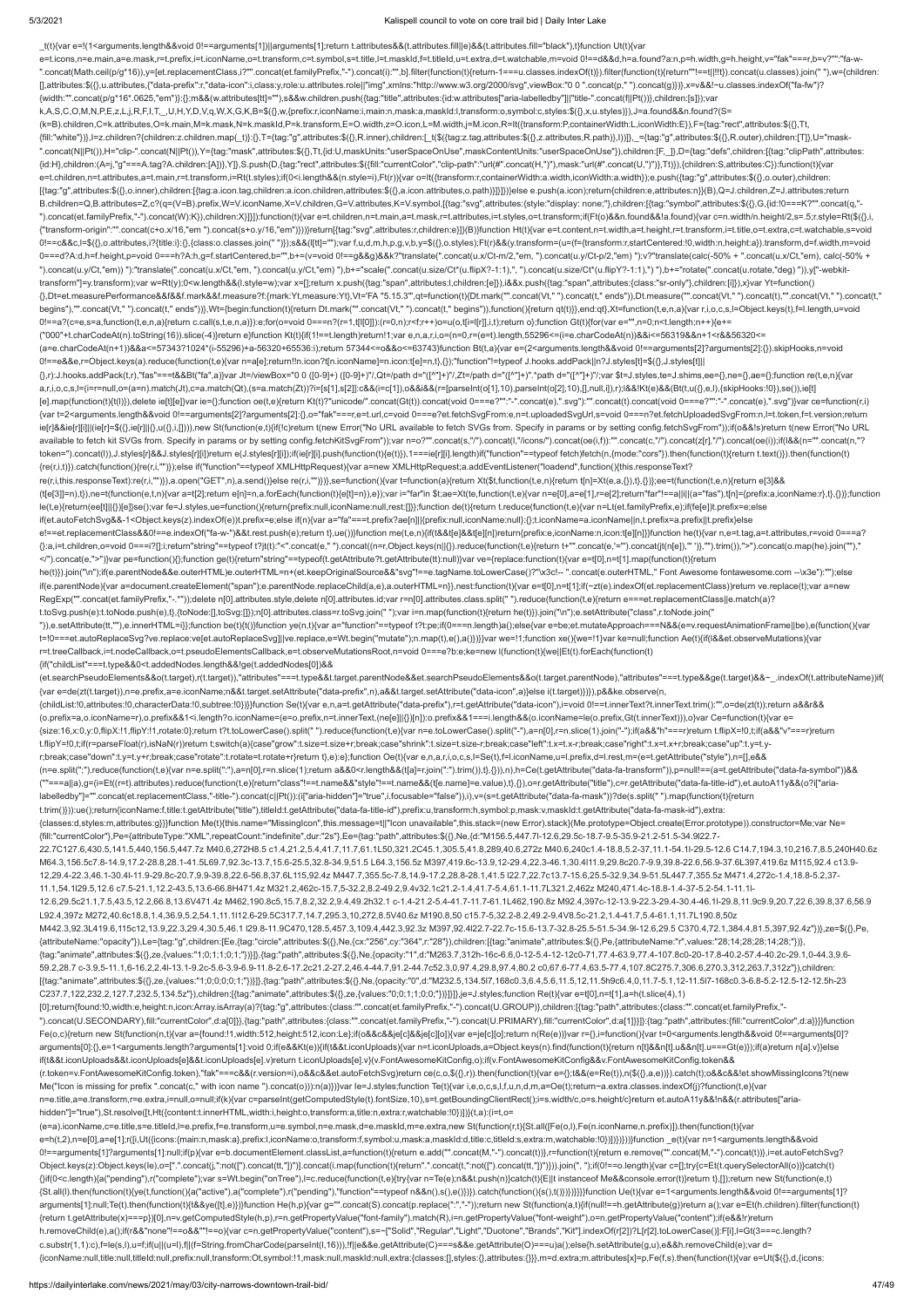#### 5/3/2021 Kalispell council to vote on core trail bid | Daily Inter Lake

n=Et(r.querySelectorAll("\*")).filter(De).map(Ye),a=Wt.begin("searchPseudoElements");we=!0,St.all(n).then(function(){a(),xe(),t()}).catch(function(){a(),xe(),e()}}})}var qe="svg:not(:root).svg-inline--fa{overflow:visible}.s

{main:t,mask:ue()},prefix:s,iconName:u,extra:m,watchable:!0})),n=b.createElement("svg");":before"===p?h.insertBefore(n,h.firstChild):h.appendChild(n),n.outerHTML=e.map(function(t){return

he(t)}).join("\n"),h.removeAttribute(g),a()}).catch(t)}}else a()})}function Ye(t){return St.all([He(t,":before"),He(t,":after")])}function De(t){return!

inline--fa{display:inline-block;font-size:inherit;height:1em;overflow:visible;vertical-align:-.125em}.svg-inline--fa.fa-lg{vertical-align:-.225em}.svg-inline--fa.fa-w-1{width:.0625em}.svg-inline--fa.fa-w-2{width:.125em}.sv inline--fa.fa-w-3{width:.1875em}.svg-inline--fa.fa-w-4{width:.25em}.svg-inline--fa.fa-w-5{width:.3125em}.svg-inline--fa.fa-w-6{width:.375em}.svg-inline--fa.fa-w-7{width:.4375em}.svg-inline--fa.fa-w-8{width:.5em}.svg-inline inline--fa.fa-w-9{width:.5625em}.svg-inline--fa.fa-w-10{width:.625em}.svg-inline--fa.fa-w-11{width:.6875em}.svg-inline--fa.fa-w-12{width:.75em}.svg-inline--fa.fa-w-12{width:.625em}.svg-inline--fa.fa-w-12{width:.75em}.svg-i 14{width:.875em}.svg-inline--fa.fa-w-15{width:.9375em}.svg-inline--fa.fa-w-16{width:1em}.svg-inline--fa.fa-w-17{width:1.0625em}.svg-inline--fa.fa-w-18{width:1.125em}.svg-inline--fa.fa-w-19{width:1.1875em}.svg-inline- fa.fa-w-20{width:1.25em}.svg-inline--fa.fa-pull-left{margin-right:.3em;width:auto}.svg-inline--fa.fa-pull-right{margin-left:.3em;width:auto}.svg-inline--fa.fa-border{height:1.5em}.svg-inline--fa.fa-li{width:2em}.svg-inline- fa.fa-fw{width:1.25em}.fa-layers svg.svg-inline--fa{bottom:0;left:0;margin:auto;position:absolute;right:0;top:0}.fa-layers{display:inline-block;height:1em;position:relative;text-align:center;verticalalign:-.125em;width:1em}.fa-layers svg.svg-inline--fa{-webkit-transform-origin:center center;transform-origin:center center}.fa-layers-counter,.fa-layers-text{display:inline-block;position:absolute;text-align:center}.falayers-text{left:50%;top:50%;-webkit-transform:translate(-50%,-50%);transform:translate(-50%,-50%);-webkit-transform-origin:center center;transform-origin:center center}.fa-layers-counter{backgroundcolor:#ff253a;border-radius:1em;-webkit-box-sizing:border-box;box-sizing:border-box;color:#fff;height:1.5em;line-height:1;max-width:5em;min-width:1.5em;overflow:hidden;padding:.25em;right:0;textoverflow:ellipsis;top:0;-webkit-transform:scale(.25);transform:scale(.25);-webkit-transform-origin:top right;transform-origin:top right}.fa-layers-bottom-right{bottom:0;right:0;top:auto;-webkittransform:scale(.25);transform:scale(.25);-webkit-transform-origin:bottom right;transform-origin:bottom right}.fa-layers-bottom-left{bottom:0;left:0;right:auto;top:auto;-webkit-transform:scale(.25);transform:scale(.25); webkit-transform-origin:bottom left;transform-origin:bottom left}.fa-layers-top-right{right:0;top:0;-webkit-transform:scale(.25);transform:scale(.25);-webkit-transform-origin:top right;transform-origin:top right}.fa-layers left{left:0;right:auto;top:0;-webkit-transform:scale(.25);transform:scale(.25);-webkit-transform-origin:top left;transform-origin:top left}.fa-lg{font-size:1.3333333333333333339m;line-height:.75em;vertical-align:-.0667em}. size:.75em}.fa-sm{font-size:.875em}.fa-1x{font-size:1em}.fa-2x{font-size:2em}.fa-3x{font-size:3em}.fa-4x{font-size:4em}.fa-5x{font-size:5em}.fa-6x{font-size:6em}.fa-7x{font-size:7em}.fa-8x{font-size:8em}.fa-9x{fontsize:9em}.fa-10x{font-size:10em}.fa-fw{text-align:center;width:1.25em}.fa-ul{list-style-type:none;margin-left:2.5em;padding-left:0}.fa-ul>li{position:relative}.fa-li{left:-2em;position:absolute;text-align:center;width:2em; height:inherit}.fa-border{border:solid .08em #eee;border-radius:.1em;padding:.2em .25em .15em}.fa-pull-left{float:left}.fa-pull-right{float:right}.fa.fa-pull-left,.fab.fa-pull-left,.fab.fa-pull-left,.fal.fa-pull-left,.fan. left{margin-right:.3em}.fa.fa-pull-right,.fab.fa-pull-right,.fal.fa-pull-right,.fal.fa-pull-right,.far.fa-pull-right,.far.fa-pull-right,.fas.fa-pull-right(nargin-left:.3em}.fa-spin{-webkit-animation:fa-spin 2s infinite lin webkit-animation:fa-spin 1s infinite steps(8);animation:fa-spin 1s infinite steps(8)}@-webkit-keyframes fa-spin{0%{-webkit-transform:rotate(0);transform:rotate(0)}100%{-webkittransform:rotate(360deg);transform:rotate(360deg)}}@keyframes fa-spin{0%{-webkit-transform:rotate(0);transform:rotate(0)}100%{-webkit-transform:rotate(360deg);transform:rotate(360deg)}}.fa-rotate-90{-webkittransform:rotate(90deg);transform:rotate(90deg)}.fa-rotate-180{-webkit-transform:rotate(180deg);transform:rotate(180deg)}.fa-rotate-270{-webkit-transform:rotate(270deg);transform:rotate(270deg)}.fa-flip-horizontal{ webkit-transform:scale(-1,1);transform:scale(-1,1)}.fa-flip-vertical{-webkit-transform:scale(1,-1);transform:scale(1,-1)}.fa-flip-both,.fa-flip-both,da-flip-horizontal.fa-flip-vertical{-webkit-transform:scale(-1,-1)}:root .fa-flip-both,:root .fa-flip-horizontal,:root .fa-flip-vertical,:root .fa-rotate-180,:root .fa-rotate-270,:root .fa-rotate-90{-webkit-filter:none;filter:none}.fa-stack{display:inline-block;height:2em;position:relative;widt stack-1x,.fa-stack-2x{bottom:0;left:0;margin:auto;position:absolute;right:0;top:0}.svg-inline--fa.fa-stack-1x{height:1em;width:1.25em}.svg-inline--fa.fa-stack-2x{height:2em;width:2.5em}.fa-inverse{color:#fff}.sronly{border:0;clip:rect(0,0,0,0);height:1px;margin:-1px;overflow:hidden;padding:0;position:absolute;width:1px}.sr-only-focusable:active,.sr-onlyfocusable:focus{clip:auto;height:auto;margin:0;overflow:visible;position:static;width:auto}.svg-inline--fa .fa-primary{fill:var(--fa-primary-color,currentColor);opacity:1;opacity:1-a-primary-opacity,1)}.svg-inline--fa .fasecondary{fill:var(--fa-secondary-color,currentColor);opacity:.4;opacity:var(--fa-secondary-opacity,.4)}.svg-inline--fa.fa-swap-opacity .fa-primary{opacity:.4;opacity:.4;opacity-rar(--fa-secondary-opacity: 4;opacity: 4). s opacity .fa-secondary{opacity:1;opacity:var(--fa-primary-opacity,1)}.svg-inline--fa mask .fa-primary,.svg-inline--fa mask .fa-secondary{fill:#000}.fad.fa-inverse{color:#fff}";function We(){var t=y,e=w,n=et.familyPrefix,a=et.replacementClass,r=qe;if(n!==t||a!==e){var i=new RegExp("\\.".concat(t,"\\-"),"g"),o=new RegExp("\\--".concat(t,"\\-"),"g"),c=new RegExp("\\.".concat(e),"g");r=r.replace(i,".".concat(n,"- ")).replace(o,"--".concat(n,"-")).replace(c,".".concat(a))}return r}function Xe(){et.autoAddCss&&!Qe&&(Mt(We()),Qe=!0)}function Ge(e,t){return Object.defineProperty(e,"abstract",{get:t}),Object.defineProperty(e,"html", {get:function(){return e.abstract.map(function(t){return he(t)})}}),Object.defineProperty(e,"node",{get:function(){if(p){var t=b.createElement("div");return t.innerHTML=e.html,t.children}}}),e}function Ke(t){var e=t.prefix,n=void 0===e?"fa":e,a=t.iconName;if(a)return me(Je.definitions,n,a)||me(J.styles,n,a)}var Be,Je=new(function(){function t(){!function(t,e){if(!(t instanceof e))throw new TypeError("Cannot call a class as a function")}(this,t),this.definitions={}}var e,n,a;return e=t,(n=[{key:"add",value:function(){for(var e=this,t=arguments.length,n=new Array(t),a=0;a<t;a++)n[a]=arguments[a];var r=n.reduce(this. pullDefinitions, {});Object.keys(r).forEach(function(t){e.definitions[t]=\$({},e.definitions[t]||{},r[t]),Bt(t,r[t]),se()})}},{key:"reset",value:function(){this.definitions={}}},{key:"\_pullDefinitions",value:function(i,t){var o=t.prefix&&t.iconName&&t.icon?{0:t}:t;return Object.keys(o).map(function(t){var e=o[t],n=e.prefix,a=e.iconName,r=e.icon;i[n]||(i[n]={}),i[n][a]=r}),i}}])&&i(e.prototype,n),a&&i(e,a),t}()),Qe=!1,Ze={i2svg:function(){var t=0<arguments.length&&void 0!==arguments[0]?arguments[0]:{};if(p){Xe();var e=t.node,n=void 0===e?b:e,a=t.callback,r=void 0===a?function(){}:a;return et.searchPseudoElements&&Ve(n),\_e(n,r)}return St.reject("Operation requires a DOM of some kind.")},css:We,insertCss:function(){Qe||(Mt(We()),Qe=!0)},watch:function(){var t=0<arguments.length&&void 0!==arguments[0]?arguments[0]: {},e=t.autoReplaceSvgRoot,n=t.observeMutationsRoot;!1===et.autoReplaceSvg&&(et.autoReplaceSvg=!0),et.observeMutations=!0,nt(function() {en({autoReplaceSvgRoot:e}),Ae({treeCallback:\_e,nodeCallback:Ue,pseudoElementsCallback:Ve,observeMutationsRoot:n})})}},\$e=(Be=function(t){var e=1<arguments.length&&void 0!==arguments[1]?arguments[1]: {},n=e.transform,a=void 0===n?Ot:n,r=e.symbol,i=void 0!==r&&r,o=e.mask,c=void 0===o?null:o,s=e.maskId,l=void 0===s?null:s,f=e.title,u=void 0===f?null:f,d=e.titleId,m=void 0===d?null:d,h=e.classes,p=void 0===h? []:h,g=e.attributes,v=void 0===g?{}:g,b=e.styles,y=void 0===b?{}:b;if(t){var w=t.prefix,x=t.iconName,k=t.icon;return Ge(\$({type:"icon"},t),function(){return Xe(),et.autoA11y&&(u?v["arialabelledby"]="".concat(et.replacementClass,"-title-").concat(m||Pt()):(v["aria-hidden"]="true",v.focusable="false")),Ut({icons:{main:Re(k),mask:c?Re(c.icon):{found:!1,width:null,height:null,icon: {}}},prefix:w,iconName:x,transform:\$({},Ot,a),symbol:i,title:u,maskId:l,titleId:m,extra:{attributes:v,styles:y,classes:p}})})}},function(t){var e=1<arguments.length&&void 0!==arguments[1]?arguments[1]:{},n=(t||{}).icon? t:Ke(t||{}),a=e.mask;return a&&(a=(a||{}).icon?a:Ke(a||{})),Be(n,\$({},e,{mask:a}))}),tn={noAuto:function(){et.autoReplaceSvg=!1,et.observeMutations=!1,ke&&ke.disconnect()},config:et,dom:Ze,library:Je,parse: {transform:function(t){return Ce(t)}},findIconDefinition:Ke,icon:\$e,text:function(t){var e=1<arguments.length&&void 0!==arguments[1]?arguments[1]:{},n=e.transform,a=void 0===n?Ot:n,r=e.title,i=void 0===r? null:r,o=e.classes,c=void 0===o?[]:o,s=e.attributes,l=void 0===s?{}:s,f=e.styles,u=void 0===f?{}:f;return Ge({type:"text",content:t},function(){return Xe(),Ht({content:t,transform:\$({},Ot,a),title:i,extra: {attributes:l,styles:u,classes:["".concat(et.familyPrefix,"-layers-text")].concat(d(c))}})})},counter:function(t){var e=1<arguments.length&&void 0!==arguments[1]?arguments[1]:{},n=e.title,a=void 0===n? null:n,r=e.classes,i=void 0===r?[]:r,o=e.attributes,c=void 0===o?{}:o,s=e.styles,l=void 0===s?{}:s;return Ge({type:"counter",content:t},function(){return Xe(),function(t){var e=t.content,n=t.title,a=t.extra,r=\$({},a.attributes,n?{title:n}:{},{class:a.classes.join("")}),i=Rt(a.styles);0<i.length&&(r.style=i);var o=[];return o.push({tag:"span",attributes:r,children:[e]}),n&&o.push({tag:"span",att {class:"sr-only"},children:[n]}),o}({content:t.toString(),title:a,extra:{attributes:c,styles:l,classes:["".concat(et.familyPrefix,"-layers-counter")].concat(d(i))}})})},layer:function(t){var e=(1<arguments.length&&void 0!==arguments[1]?arguments[1]:{}).classes,n=void 0===e?[]:e;return Ge({type:"layer"},function(){Xe();var e=[];return t(function(t){Array.isArray(t)?t.map(function(t){e=e.concat(t.abstract)}):e=e.concat(t.abstract)}), [{tag:"span",attributes:{class:["".concat(et.familyPrefix,"-layers")].concat(d(n)).join(" ")},children:e}]})},toHtml:he},en=function(){var t=(0<arguments.length&&void 0!==arguments[0]?arguments[0]: {}).autoReplaceSvgRoot,e=void 0===t?b:t;(0<Object.keys(J.styles).length||et.autoFetchSvg)&&p&&et.autoReplaceSvg&&tn.dom.i2svg({node:e})};!function(t){try{t()}catch(t){if(!E)throw t}}(function(){m&& (v.FontAwesome||(v.FontAwesome=tn),nt(function(){en(),Ae({treeCallback:\_e,nodeCallback:Ue,pseudoElementsCallback:Ve})})),J.hooks=\$({},J.hooks,{addPack:function(t,e){J.styles[t]=\$({},J.styles[t]|| {},e),se(),en()},addShims:function(t){var e;(e=J.shims).push.apply(e,d(t)),se(),en()}})})}(); var l,a;l=this,a=function(){"use strict";var l={},a={};try{"undefined"!=typeof window&&(l=window),"undefined"!=typeof document&&(a=document)}catch(l){}var e=(l.navigator||{}).userAgent,r=void 0===e?"":e,n=l,o=a,u= (n.document,!!o.documentElement&&!!o.head&&"function"==typeof o.addEventListener&&o.createElement,~r.indexOf("MSIE")||r.indexOf("Trident/"),"\_\_\_FONT\_AWESOME\_\_\_"),t=function() {try{return"production"===process.env.NODE\_ENV}catch(l){return!1}}();var f=n||{};f[u]||(f[u]={}),f[u].styles||(f[u].shyles={}),f[u].hooks||(f[u].hooks={}),f[u].shims||(f[u].shims=[]);var i=f[u],s=[["glass",null,"glass-mart ["meetup","fab",null],["star-o","far","star"],["remove",null,"times"],["close",null,"times"],["gear",null,"toog"],["trash-o","far","tarh-alt"],["file-o","far","falr","far","clock-o","far","clock"],["arrow-circle-o-down","f down"],["arrow-circle-o-up","far","arrow-alt-circle-up"],["play-circle-o","far","play-circle"],["repeat",null,"redo"],["rotate-right",null,"redo"],["refresh",null,"sync"],["ist-alt","far","far","far","faldent"],["videocamera",null,"video"],["picture-o","far","image"],["photo","far","image"],["image","far","image"],["pencil",null,"pencil-alt"],["map-marker",null,"map-marker-alt"],["pencil-square-o","far","edit"],["share-square-o","far"," square"],["check-square-o","far","check-square"],["arrows",null,"arrows-alt"],["times-circle-o","far","times-circle"],["check-circle-o","far","check-circle-o","far","check-circle-o","far","check-circle-o","far","check-circ ["compress",null,"compress-alt"],["eye","far",null],["eye-slash","far",null],["warning",null,"exclamation-triangle"],["calendar",null,"calendar-alt"],["arrows-v",null,"arrows-alt-v"],["arrows-h",null,"arrows-alt-h"],["barchart","far","chart-bar"],["bar-chart-o","far","chart-bar"],["twitter-square","fab",null],["facebook-square","fab",null],["gears",null,"cogs"],["thumbs-o-up","far","thumbs-o-down","far","thumbs-down"],["hearto","far","heart"],["sign-out",null,"sign-out-alt"],["linkedin-square","fab","linkedin"],["thumb-tack",null,"thumbtack"],["external-link",null,"external-link-alt"],["sign-in",null,"sign-in-alt"],["github-square","fab",null] o","far","lemon"],["square-o","far","square"],["bookmark-o","far","bookmark"],["twitter","fab",null],["facebook","fab","facebook-f"],["facebook-f","fab","facebook-f"],["github","fab",null],["credit-card","far",null],["feed ["hdd-o","far","hdd"],["hand-o-right","far","hand-point-right"],["hand-o-left","far","hand-point-left"],["hand-o-up","far","hand-point-up"],["hand-o-down","far","hand-point-down"],["arrows-alt",null,"expand-arrows-alt"], ["group",null,"users"],["chain",null,"link"],["scissors",null,"cut"],["files-o","far","copy"],["floppy-o","far","save"],["navicon",null,"bars"],["reorder",null,"bars"],["pinterest","fab",null],["pinterest-square","fab",nul square","fab",null],["google-plus","fab","google-plus-g"],["money","far","money-bill-alt"],["unsorted",null,"sort-desc",null,"sort-down"],["sort-asc",null,"sort-up"],["inkedin","fab","linkedin-in"],["rotate-left",null,"und ["legal",null,"gavel"],["tachometer",null,"tachometer-alt"],["dashboard",null,"tachometer-alt"],["comment-o","far","comment"],["comments-o","far","comments"],["flash",null,"bolt"],["clipboard","far",null], ["paste","far","clipboard"],["lightbulb-o","far","lightbulb"],["exchange",null,"exchange-alt"],["cloud-download",null,"cloud-download-alt"],["cloud-upload",null,"cloud-upload-alt"],["bell-o","far","bell"],["cutlery",null," ["file-text-o","far","file-alt"],["building-o","far","building"],["hospital-o","far","hospital"],["tablet",null,"tablet-alt"],["mobile-alt"],["mobile-phone",null,"mobile-alt"],["mobile-alt"],["circle-o","far","circle"],["m ["github-alt","fab",null],["folder-o","far","folder"],["folder-open-o","far","folder-open"],["smile-o","far","smile"],["frown-o","far","frown"],["meh-o","far","meh"],["keyboard-o","far","keyboard"],["flag-o","far","flag"], all",null,"reply-all"],["star-half-o","far","star-half"],["star-half-empty","far","star-half"],["star-half"],["star-half-full","far","star-half-full","far","star-half"],["code-fork",null,"code-branch"],["chain-broken",null o","far","calendar"],["maxcdn","fab",null],["html5","fab",null],["css3","fab",null],["css3","fab",null],["cket",null],"thcket-alt"],["minus-square-o","far","minus-square"],["level-up",null,"level-up-alt"],["level-down",nul square",null,"pen-square"],["external-link-square",null,"external-link-square-alt"],["compass","far",null],["caret-square-o-down","far","caret-square-down"],["toggle-down","far","caret-square-down"],["caret-square-oup","far","caret-square-up"),["toggle-up","far","caret-square-up"],["caret-square-o-right","far","caret-square-right"],["toggle-right","far","caret-square-right"],["toggle-right"],"caret-square-square-right"],["coret-squar sign"],["usd",null,"dollar-sign"],["dollar",null,"dollar-sign"],["inr",null,"rupee-sign"],["inpee-sign"],["inpee-sign"],["inpee-sign"],["ppy",null,"yen-sign"],["cny",null,"yen-sign"],["mb",null,"yen-sign"],["yen",null,"yen ["ruble",null,"ruble-sign"],["rouble",null,"ruble-sign"],["krw",null,"won-sign"],["won",null,"won-sign"],["btc","fab",null],["bitcoin","fab","btc"],["fle-text",null,"file-alt"],["sort-alpha-asc",null,"sort-alpha-down"],["s desc",null,"sort-alpha-down-alt"],["sort-amount-asc",null,"sort-amount-down"],["sort-amount-desc",null,"sort-amount-down-alt"],["sort-numeric-asc",null,"sort-numeric-down"],["sort-numeric-desc",null,"sort-numeric-downalt"],["youtube-square","fab",null],["youtube","fab",null],["xing","fab",null],["xing-square","fab",null],["youtube-play","fab","youtube"],["dropbox","fab",null],["stack-overflow","fab",null],["instagram","fab",null], ["flickr","fab",null],["adn","fab",null],["bitbucket","fab",null],["bitbucket-square","fab","bitbucket-square","fab","bitbucket"],["tumblr","fab",null],["tumblr-square","fab",null],["long-arrow-down",null,"long-arrow-alt-d arrow-alt-up"],["long-arrow-left",null,"long-arrow-alt-left"],["long-arrow-right",null,"long-arrow-alt-right"],["apple","fab",null],["windows","fab",null],["android","fab",null],["linux","fab",null],["dribbble","fab",null] ["skype","fab",null],["foursquare","fab",null],["trello","fab",null],["gratipay","fab",null],["gittip","fab","gratipay"],["sun-o","far","sun"],["moon-o","far","moon"],["vk","fab",null],["weibo","fab",null],["renren","fab", ["pagelines","fab",null],["stack-exchange","fab",null],["arrow-circle-o-right","far","arrow-alt-circle-right"],["arrow-circle-o-left","far","arrow-alt-circle-o-left","far","arrow-alt-circle-ight"],["arrow-circle-o-left","f square-left"],["dot-circle-o","far","dot-circle"],["vimeo-square","fab",null],["try",null,"lira-sign"],["turkish-lira",null,"lira-sign"],["plus-square-o","far","plus-square"],["slack","fab",null],["wordpress","fab",null],[ ["institution",null,"university"],["bank",null,"university"],["mortar-board",null,"graduation-cap"],["yahoo","fab",null],["google","fab",null],["reddit","fab",null],["reddit-square","fab",null],["stumbleupon-circle","fab", ["stumbleupon","fab",null],["delicious","fab",null],["digg","fab",null],["pied-piper-pp","fab",null],["pied-piper-alt","fab",null],["dorna","fab",null],["joomla","fab",null],["joomla","fab",null],["spoon",null,"utensil-spo ["behance-square","fab",null],["steam","fab",null],["steam-square","fab",null],["automobile",null,"car"],["envelope-o","far","envelope"],["spotify","fab",null],["deviantart","fab",null],["soundcloud","fab",null],["file-pdfo","far","file-pdf"],["file-word-o","far","file-word"],["file-excel-o","far","file-excel"],["file-excel"],["file-powerpoint-o","far","file-powerpoint"],["file-image-o","far","file-image"],["file-photo-o","far","file-image"

(t.parentNode===document.head||~P.indexOf(t.tagName.toUpperCase())||t.getAttribute(x)||t.parentNode&&"svg"===t.parentNode.tagName)}function Ve(r){if(p)return new St(function(t,e){var